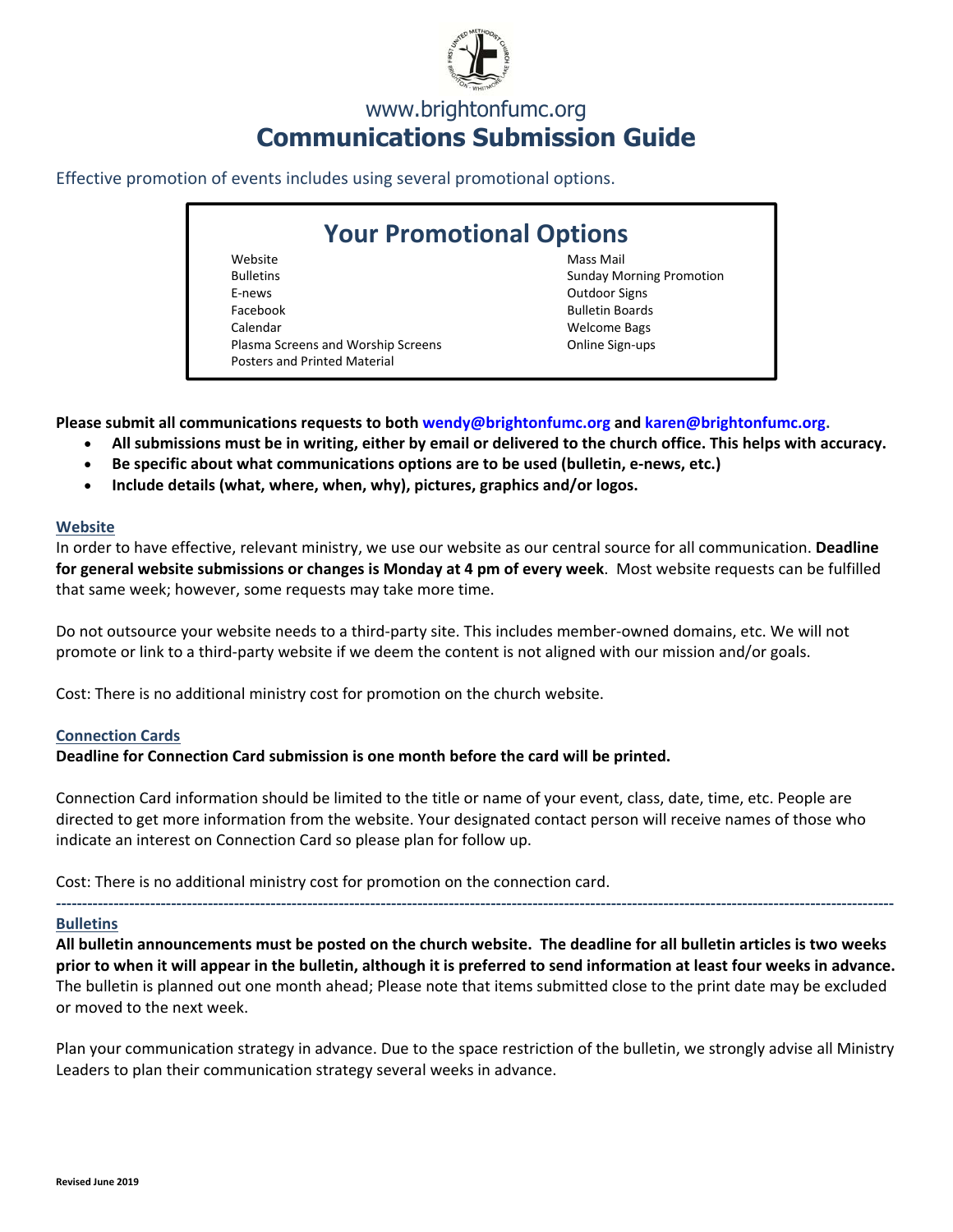

Bulletin articles must be brief and to the point. Please limit your announcement to a headline and three to five sentences, including contact information. Your article will be edited by church staff as needed. If you need more space, please contact the church office to discuss other communication options.

Do not include abbreviations or "insider language". Anyone, whether visitors or long time members, should know exactly what you are talking about in your announcement.

Bulletin article posting frequency is determined by timeliness and space available. As much as we would like to be able to print every submission, everything is subject to final approval (based on size, content and priority). If your submission is not approved, there are other promotional options available.

**‐‐‐‐‐‐‐‐‐‐‐‐‐‐‐‐‐‐‐‐‐‐‐‐‐‐‐‐‐‐‐‐‐‐‐‐‐‐‐‐‐‐‐‐‐‐‐‐‐‐‐‐‐‐‐‐‐‐‐‐‐‐‐‐‐‐‐‐‐‐‐‐‐‐‐‐‐‐‐‐‐‐‐‐‐‐‐‐‐‐‐‐‐‐‐‐‐‐‐‐‐‐‐‐‐‐‐‐‐‐‐‐‐‐‐‐‐‐‐‐‐‐‐‐‐‐‐‐‐‐‐‐‐‐‐‐‐‐‐‐‐‐‐‐‐‐‐‐‐‐‐‐‐‐‐‐‐‐‐‐** 

Cost: There is no additional ministry cost for promotion in the bulletin.

#### **E‐news (weekly email newsletter)**

### **Deadline for E‐news submissions is Monday at 4 pm, a week prior to it being sent out.**

Please include an image. Images make the E‐news dynamic and attract attention to your announcement.

E‐news articles should be short and to the point. Articles with a lot of information are more effective if posted on the website with a brief "teaser" in E‐news. E‐news articles may contain links that takes the reader directly to the website and/or sign‐up pages.

Cost: There is no additional ministry cost for promotion in E‐news.

#### **Facebook**

Used for an announcement, a request, event photo/video, etc. that you would like promoted on the church Facebook Page. Facebook articles may contain links that takes the reader directly to the website and/or sign‐up pages.

**‐‐‐‐‐‐‐‐‐‐‐‐‐‐‐‐‐‐‐‐‐‐‐‐‐‐‐‐‐‐‐‐‐‐‐‐‐‐‐‐‐‐‐‐‐‐‐‐‐‐‐‐‐‐‐‐‐‐‐‐‐‐‐‐‐‐‐‐‐‐‐‐‐‐‐‐‐‐‐‐‐‐‐‐‐‐‐‐‐‐‐‐‐‐‐‐‐‐‐‐‐‐‐‐‐‐‐‐‐‐‐‐‐‐‐‐‐‐‐‐‐‐‐‐‐‐‐‐‐‐‐‐‐‐‐‐‐‐‐‐‐‐‐‐‐‐‐‐‐‐‐‐‐‐‐‐‐‐‐‐** 

Cost: There is no additional ministry cost for promotion on Facebook.

#### **Calendar**

All calendar requests must be approved before they are officially added. Once approved, the event will be added to the church calendar.

**‐‐‐‐‐‐‐‐‐‐‐‐‐‐‐‐‐‐‐‐‐‐‐‐‐‐‐‐‐‐‐‐‐‐‐‐‐‐‐‐‐‐‐‐‐‐‐‐‐‐‐‐‐‐‐‐‐‐‐‐‐‐‐‐‐‐‐‐‐‐‐‐‐‐‐‐‐‐‐‐‐‐‐‐‐‐‐‐‐‐‐‐‐‐‐‐‐‐‐‐‐‐‐‐‐‐‐‐‐‐‐‐‐‐‐‐‐‐‐‐‐‐‐‐‐‐‐‐‐‐‐‐‐‐‐‐‐‐‐‐‐‐‐‐‐‐‐‐‐‐‐‐‐‐‐‐‐‐‐‐** 

Note: All specific room requests need a completed "Building Use Form" (pick up in the office or find on church website).

**‐‐‐‐‐‐‐‐‐‐‐‐‐‐‐‐‐‐‐‐‐‐‐‐‐‐‐‐‐‐‐‐‐‐‐‐‐‐‐‐‐‐‐‐‐‐‐‐‐‐‐‐‐‐‐‐‐‐‐‐‐‐‐‐‐‐‐‐‐‐‐‐‐‐‐‐‐‐‐‐‐‐‐‐‐‐‐‐‐‐‐‐‐‐‐‐‐‐‐‐‐‐‐‐‐‐‐‐‐‐‐‐‐‐‐‐‐‐‐‐‐‐‐‐‐‐‐‐‐‐‐‐‐‐‐‐‐‐‐‐‐‐‐‐‐‐‐‐‐‐‐‐‐‐‐‐‐‐‐‐** 

Cost: There is no additional ministry cost for using the church calendar.

#### **Online Sign‐ups**

All Online sign‐ups should be created and posted on the church website.

Cost: There is no additional ministry cost for online sign‐ups.

#### **Monitors & Worship Screens**

**Deadline for slide requests is Tuesday by 4 pm.** All submissions run on a first‐come, first‐serve basis. Submissions must be done in writing and they must be brief and include a picture/logo.

**‐‐‐‐‐‐‐‐‐‐‐‐‐‐‐‐‐‐‐‐‐‐‐‐‐‐‐‐‐‐‐‐‐‐‐‐‐‐‐‐‐‐‐‐‐‐‐‐‐‐‐‐‐‐‐‐‐‐‐‐‐‐‐‐‐‐‐‐‐‐‐‐‐‐‐‐‐‐‐‐‐‐‐‐‐‐‐‐‐‐‐‐‐‐‐‐‐‐‐‐‐‐‐‐‐‐‐‐‐‐‐‐‐‐‐‐‐‐‐‐‐‐‐‐‐‐‐‐‐‐‐‐‐‐‐‐‐‐‐‐‐‐‐‐‐‐‐‐‐‐‐‐‐‐‐‐‐‐‐‐** 

Cost: There is no additional ministry cost for promotion on the monitors or Worship screens.